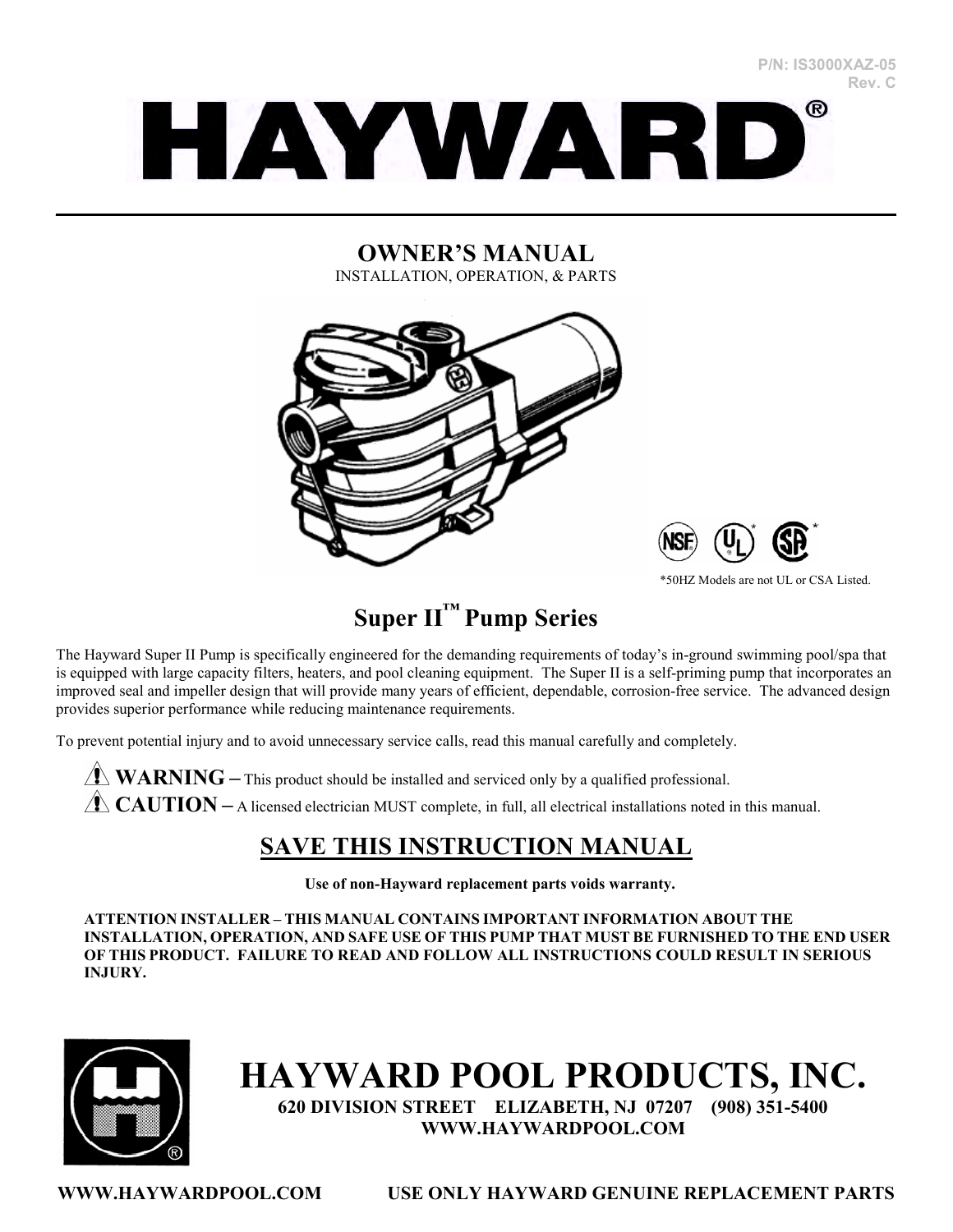

**WARNING** – **Read and follow all instructions in this owner's manual and on the equipment. Failure to follow instructions can cause severe injury and/or death.** 

# **IMPORTANT SAFETY INSTRUCTIONS**

Before installing or servicing this electrical equipment, turn power supply OFF.

Basic safety precautions should always be followed, including the following: Failure to follow instructions may result in injury.

 $\sqrt{1}$  This is the safety-alert symbol. When you see this symbol on your pump or in this manual, look for one of the following signal words and be alert to the potential for personal injury.

**DANGER** warns about hazards that **will** cause serious personal injury, death or major property damage and if ignored presents an imminent hazard.

**WARNING** warns about hazards that **could** cause serious personal injury, death or major property damage and if ignored presents a potential hazard.

**CAUTION** warns about hazards that will or **can** cause minor or moderate personal injury and/or property damage and if ignored presents a potential hazard. It can also make consumers aware of actions that are unpredictable and unsafe.

The **NOTICE** label indicates special instructions that are important but not related to hazards.

**WARNING** – To reduce risk of injury, do not permit children to use or climb on this product. Closely supervise children at all times. Components such as the filtration system, pumps, and heaters must be positioned to prevent children from using them as a means of access to the pool.

**CAUTION** – This pump is intended for use on permanently installed swimming pools and may also be used with hot tubs and spas if so marked. Do NOT use with storable pools. A permanently installed pool is constructed in or on the ground or in a building such that it cannot be readily disassembled for storage. A storable pool is constructed so that it is capable of being readily disassembled for storage and reassembled to its original integrity.

Though this product is designed for outdoor use, it is strongly advised to protect the electrical components from the weather. Select a well-drained area, one that will not flood when it rains. It requires free circulation of air for cooling. Do not install in a damp or nonventilated location. If installed within an outer enclosure or beneath the skirt of a hot tub or spa, adequate ventilation and free circulation of air must be provided to prevent overheating of the motor.

**WARNING –** Pool and spa components have a finite life. All components should be inspected frequently and replaced at least every ten years, or if found to be damaged, broken, cracked, missing, or not securely attached.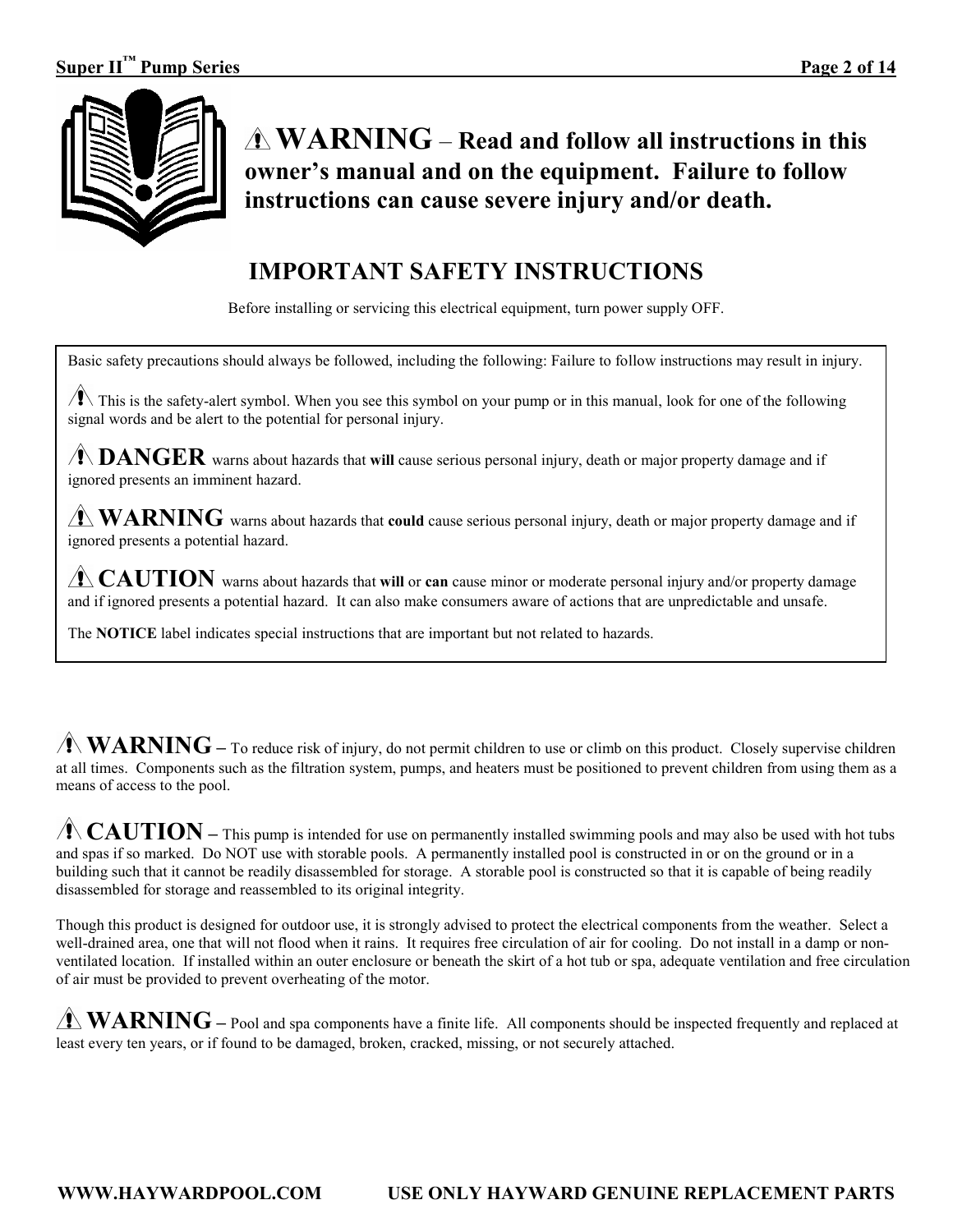

 $\triangle$  **WARNING** – Risk of Electric Shock. Hazardous voltage. Can shock, burn, or cause death. To reduce the risk of electric shock, do NOT use an extension cord to connect unit to electric supply. Provide a properly located outlet. It is required that licensed electricians do all electrical wiring. All electrical wiring MUST be in conformance with applicable local and national codes and regulations. Before working on pump or motor, disconnect motor wiring.

**WARNING** – To reduce the risk of electric shock replace damaged cord immediately. Do NOT bury cord. Locate cord to prevent abuse from lawn mowers, hedge trimmers and other equipment.

**WARNING** – Connect only to a grounding type receptacle protected by a Ground Fault Circuit Interrupter (GFCI). Contact a licensed electrician if you cannot verify that the receptacle is protected by a GFCI.

**WARNING –** Failure to bond pump to pool structure will increase risk for electrocution and could result in injury or death. To reduce the risk of electric shock, see installation instructions and consult a professional electrician on how to bond pump. Also, contact a licensed electrician for information on local electrical codes for bonding requirements.

Use a solid copper conductor, size 8 or larger. Run a continuous wire from external bonding lug to reinforcing rod or mesh. Connect a No. 8 AWG (8.4 mm<sup>2</sup>) solid copper bonding wire to the pressure wire connector provided on the motor housing and to all metal parts of swimming pool, spa, or hot tub, and to all electrical equipment, metal piping (except gas piping), and conduit within 5 ft. (1.5 m) of inside walls of swimming pool, spa, or hot tub. **IMPORTANT** - Reference NEC codes for all wiring standards including, but not limited to, grounding, bonding and other general wiring procedures. **NOTE -** The National Electrical Code (NEC) permits use of a cord with a maximum 3 ft. (1 m) length. If your pump is equipped with a cord complying with the NEC, the preceding four (4) hazards apply.



# **WARNING – Suction Entrapment Hazard.**

Suction in suction outlets and/or suction outlet covers, which are damaged, broken, cracked, missing, or unsecured cause severe injury and/or death due to the following entrapment hazards:

**Hair Entrapment**- Hair can become entangled in suction outlet cover.

**Limb Entrapment**- A limb inserted into an opening of a suction outlet sump or suction outlet cover that is damaged, broken, cracked, missing, or not securely attached can result in a mechanical bind or swelling of the limb.

**Body Suction Entrapment**- A pressure applied to a large portion of the body or limbs can result in an entrapment. **Evisceration/ Disembowelment**- A negative pressure applied directly to the intestines through an unprotected suction outlet sump or suction outlet cover which is damaged, broken, cracked, missing, or unsecured can result in

evisceration/disembowelment.

**Mechanical Entrapment**- There is potential for jewelry, swimsuits, hair decorations, fingers, toes, or knuckles to be caught in an opening of a suction outlet cover resulting in mechanical entrapment.



# **WARNING** - **To Reduce the risk of Entrapment Hazards:**

- When outlets are small enough to be blocked by a person, a minimum of two functioning suction outlets per pump must be installed. Suction outlets in the same plane (i.e. floor or wall), must be installed a minimum of three feet (3') [0.91 meter] apart, as measured from near point to near point.

- Dual suction fittings shall be placed in such locations and distances to avoid "dual blockage" by a user.

- Dual suction fittings shall not be located on seating areas or on the backrest for such seating areas.
- The maximum system flow rate shall not exceed the values shown in the "Pipe Sizing Chart" found at the bottom of page 5 of this manual.
- Never use pool or spa if any suction outlet component is damaged, broken, cracked, missing, or not securely attached.
- Replace damaged, broken, cracked, missing, or not securely attached suction outlet components immediately.

- In addition to two or more suction outlets per pump installed in accordance with latest IAF (formerly NSPI) standards and CPSC guidelines, follow all national, state, and local codes applicable.

- Installation of a vacuum release or vent system, which relieves entrapping suction, is recommended.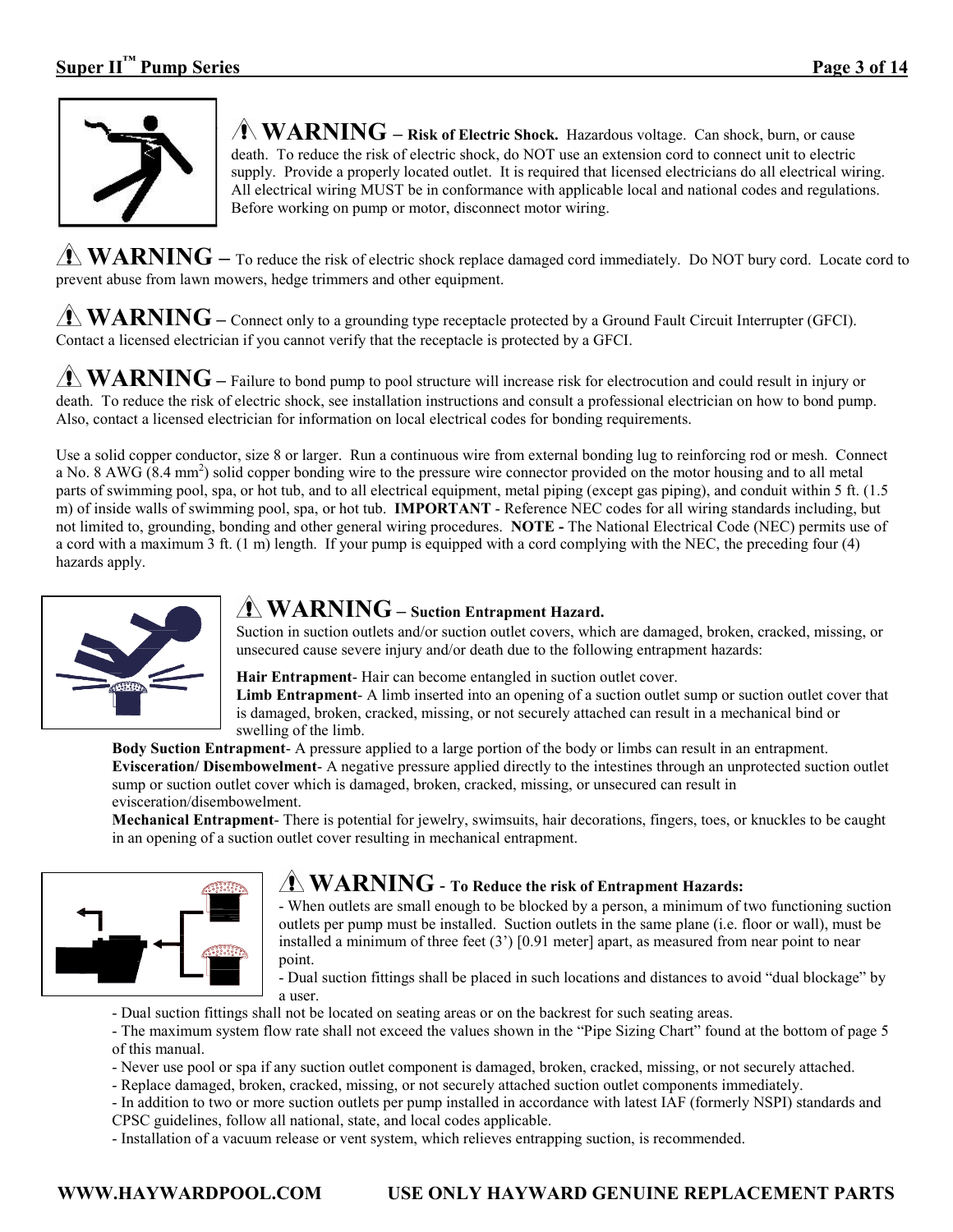

**WARNING** – Hazardous Pressure. Pool and spa water circulation systems operate under hazardous pressure during start-up, normal operation, and after pump shut-off. Stand clear of circulation system equipment during pump start-up. Failure to follow safety and operation instructions could result in violent separation of the pump housing and cover due to pressure in the system, which could cause property damage, severe personal injury, or death. Before servicing pool and spa water circulation system, all system and pump controls must be in off position and filter manual air relief valve must be in open position. Before starting system pump, all system valves must be set in a position to allow system water to return back to the pool. Do not change filter control valve position while system pump is running. Before

starting system pump, fully open filter manual air relief valve. Do not close filter manual air relief valve until a steady stream of water (not air or air and water) is discharged. All suction and discharge valves **MUST** be **OPEN** when starting the circulation system. Failure to do so could result in severe personal injury and/or property damage.



**WARNING** – **Separation Hazard.** Failure to follow safety and operation instructions could result in violent separation of pump components. Strainer cover must be properly secured to pump housing with strainer cover lock ring. Before servicing pool and spa circulation system, all system and pump controls must be in off position and filter manual air relief valve must be in open position. Do not operate pool and spa circulation system if a system component is not assembled properly, damaged, or missing. Do not operate pool and spa circulation system unless filter air relief valve body is in locked position in filter upper body. All suction and discharge valves **MUST** be **OPEN** when starting the circulation system. Failure to do so could result in severe personal injury and/or property damage.

**WARNING** – Never operate or test the circulation system at more than 40 PSI.

**WARNING** – Fire and burn hazard. Motors operate at high temperatures and if they are not properly isolated from any flammable structures or foreign debris they can cause fires, which may cause severe personal injury or death. It is also necessary to allow the motor to cool for at least 20 minutes prior to maintenance to minimize the risk for burns.

**WARNING** – Failure to install according to defined instructions may result in severe personal injury or death.

# **General Information**

#### **Introduction**

This manual contains information for the proper installation and operation of the Hayward Super II Pump Series. The instructions in this manual **MUST** be followed precisely. **Failure to install according to defined instructions will void warranty.** 

#### **Product Benefits**

- Super-sized 180 cubic-inch basket has extra leaf-holding capacity and extends time between cleanings. Rigid construction with load extender ribbing assures free flowing operation for heavy debris loads.
- Easy-Thread design makes strainer cover removal easy. No tools required, no loose parts, and no clamps.
- Lexan see-thru strainer cover lets you see when the basket needs cleaning. Test feature allows line pressure test to 40 PSI MAXIMUM.
- All components molded of corrosion-proof glass-filled polypropylene for extra durability and long life.
- Heavy-duty, high-performance motor with airflow ventilation for quieter, cooler operation.
- Uni-bracket mounting base provides stable, stress-free support, plus versatility for any installation requirement. Adapts to 48 and 56 frame motors.
- Heat resistant, industrial size ceramic seal.
- Rugged, one-piece housing, with full-flow ports, assures rapid priming and continuous operation.
- Totally balanced, Noryl high-head impeller provides high-volume output to accommodate even the most demanding installations, including pool/spa combinations and in-floor cleaning systems.
- Service-ease design gives simple access to all internal parts. Motor and entire drive group assembly can be removed, without disturbing pipe or mounting connections, by disengaging just six (6) bolts.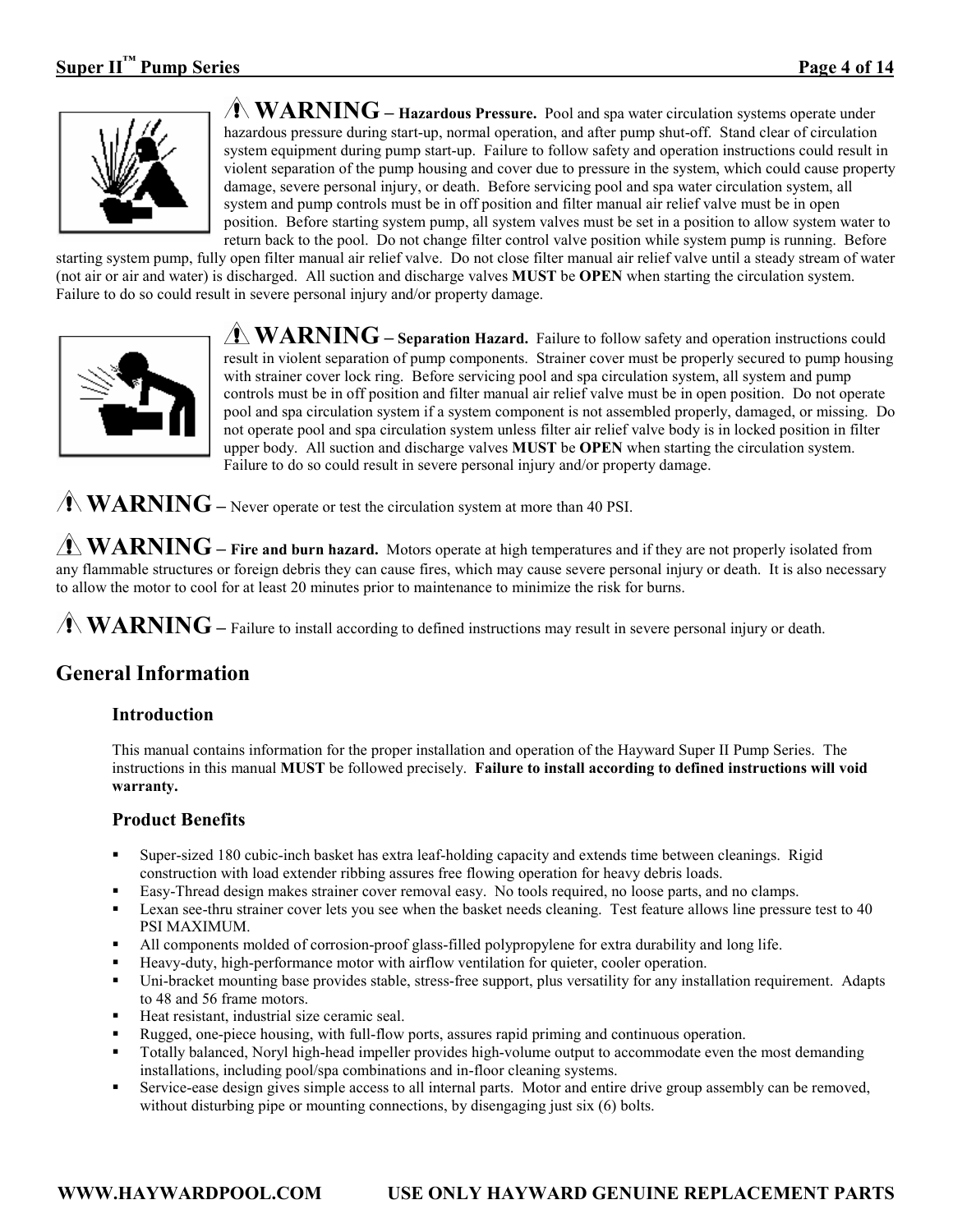# **Product Specifications**



# **Installation Instructions**

WARNING – This product should be installed and serviced only by a qualified professional.

# **Pump Location**



Locate pump as close to pool as practical and run suction lines as direct as possible to reduce friction loss. Suction lines should have continuous slope upward from lowest point in line. Joints must be tight (but not over-tightened). Suction line diameter must equal or be larger than the discharge line diameter.

Though the pump is designed for outdoor use, it is strongly advised to protect the electrical components from the weather. Select a well-drained area, one that will not flood when it rains. **Do NOT install pump in a damp or non-ventilated location.** Keep motor clean. Pump motors require free circulation of air for cooling.

# **Pump Mounting**

Install pump on a firm, level base or pad to meet all local and national codes. Fasten pump to base or pad with screws or bolts to further reduce vibration and stress on pipe or hose joints. The base MUST be solid, level, rigid, and vibration free.

#### **Pump mount must:**

- Allow pump inlet height to be as close to water level as possible.
- Allow use of short, direct suction pipe (to reduce friction losses).
- Allow for gate valves in suction and discharge piping.
- Be protected from excess moisture and flooding.
- Allow adequate access for servicing pump and piping.

# **Pipe Sizing Chart**

|                |                 |                | MAXIMUM RECOMMENDED SYSTEM FLOW RATE BY PIPE SIZE |                |                 |
|----------------|-----------------|----------------|---------------------------------------------------|----------------|-----------------|
| Pipe Size      | Flow rate       | Pipe Size      | Flow rate                                         | Pipe Size      | Flow rate       |
| [mm]           | GPM [Liter/Min] | [mm]           | GPM [Liter/Min]                                   | [mm]           | GPM [Liter/Min] |
| 1"             | 20              | $1\frac{1}{2}$ | 45                                                | $2\frac{1}{2}$ | 110             |
| [32]           | 751             | [50]           | $[170]$                                           | [75]           | [415]           |
| $1\frac{1}{4}$ | 30              | 2"             | 80                                                | 3"             | 160             |
| [40]           | [110]           | [63]           | [300]                                             | [90]           | [600]           |

**NOTE** - It is recommended that a minimum length of piping, equivalent to 10 pipe diameters, be used between the pump suction inlet and any plumbing fittings.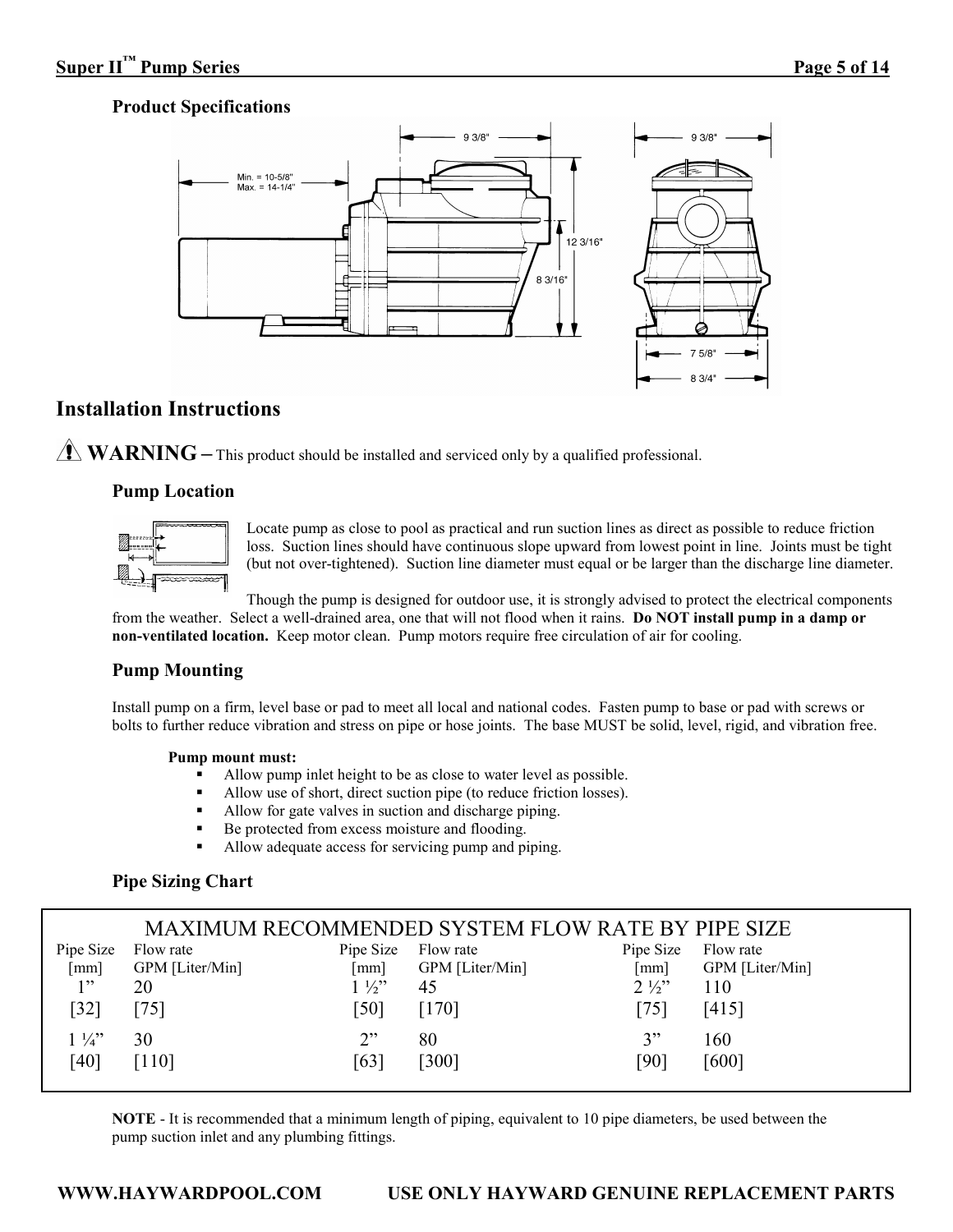# **Pump Mounting (cont'd)**



**WARNING – Hazardous Pressure.** Pumps, filters, and other equipment/ components of a swimming pool filtration system operate under pressure. Incorrectly installed and/or improperly tested filtration equipment and/or components may fail resulting in injury and/or property damage.

# **Plumbing**

Use **Teflon tape** to seal threaded connections on molded plastic components. All plastic fittings must be new or thoroughly cleaned before use. **NOTE - Do NOT use Plumber's Pipe Dope as it may cause cracking of the plastic components.**  When applying **Teflon tape** to plastic threads, wrap the entire threaded portion of the male fitting with one to two layers of tape. Wind the tape clockwise as you face the open end of the fitting, beginning at the end of the fitting. The pump suction and outlet ports have molded-in thread stops. **Do NOT attempt to force hose connector fitting past this stop.** It is only necessary to tighten fittings enough to prevent leakage. Tighten fitting by hand and then use a tool to engage fitting an additional 1 ½ turns. Use care when using Teflon tape as friction is reduced considerably; **do NOT over-tighten fitting or you may cause damage**. If leaks occur, remove connector, clean off old Teflon tape, re-wrap with one to two additional layers of Teflon tape, and re-install connector.

# **Fittings**

Fittings restrict flow. For better efficiency, use the fewest possible fittings (but at least two suction outlets). Avoid fittings that could cause an air trap. Pool and spa fittings MUST conform to the International Association of Plumbing and Mechanical Officials (IAPMO) standards. Use a non-entrapping suction fitting in pool (multiple drains) or double suction (skimmer and main drain).

# **Electrical**



**WARNING** – Ground and bond motor before connecting to electrical power supply. Failure to ground and bond pump motor can cause serious or fatal electrical shock hazard.

 $\sqrt{\bf{N}}$  **WARNING** – Do NOT ground to a gas supply line.

**WARNING** – To avoid dangerous or fatal electrical shock, turn OFF power to motor before working on electrical connections.

**WARNING** – Ground Fault Circuit Interrupter (GFCI) tripping indicates electrical problem. If GFCI trips and won't reset, consult electrician to inspect and repair electrical system.

# **WARNING** – Fire Hazard. Match supply voltage to motor nameplate voltage.

Insure that the electrical supply available agrees with the motor's voltage, phase, and cycle, and that the wire size is adequate for the H.P. (KW) rating and distance from the power source. **NOTE - All electrical wiring MUST be performed by a licensed electrician, and MUST conform to local codes and NEC regulations.** Use copper conductors only.

|                | Max Rate  |                | <b>Full Rate</b> |                | 60 Hz, 1 PH |                         |
|----------------|-----------|----------------|------------------|----------------|-------------|-------------------------|
| HP             | <b>KW</b> | HP             | <b>KW</b>        | Voltage        | Amps        | Wire Size               |
|                |           | 1/2            | 0.37             | 208-230<br>115 | 10A<br>15A  | 14 AWG<br>14 AWG        |
|                | 0.75      | 3/4            | 0.55             | 208-230<br>115 | 10A<br>15A  | 14 AWG<br>14 AWG        |
| $1 - 1/2$      | 1.10      |                | 0.75             | 208-230<br>115 | 15A<br>20A  | 14 AWG<br>12 AWG        |
| $\overline{2}$ | 1.55      | $1 - 1/2$      | 1.10             | 208-230<br>115 | 15A<br>30A  | 14 AWG<br><b>10 AWG</b> |
| $2 - 1/2$      | 1.87      | $\overline{2}$ | 1.55             | 208-230        | 20A         | 12 AWG                  |
| 3              | 2.20      | $2 - 1/2$      | 1.87             | 208-230        | 20A         | 12 AWG                  |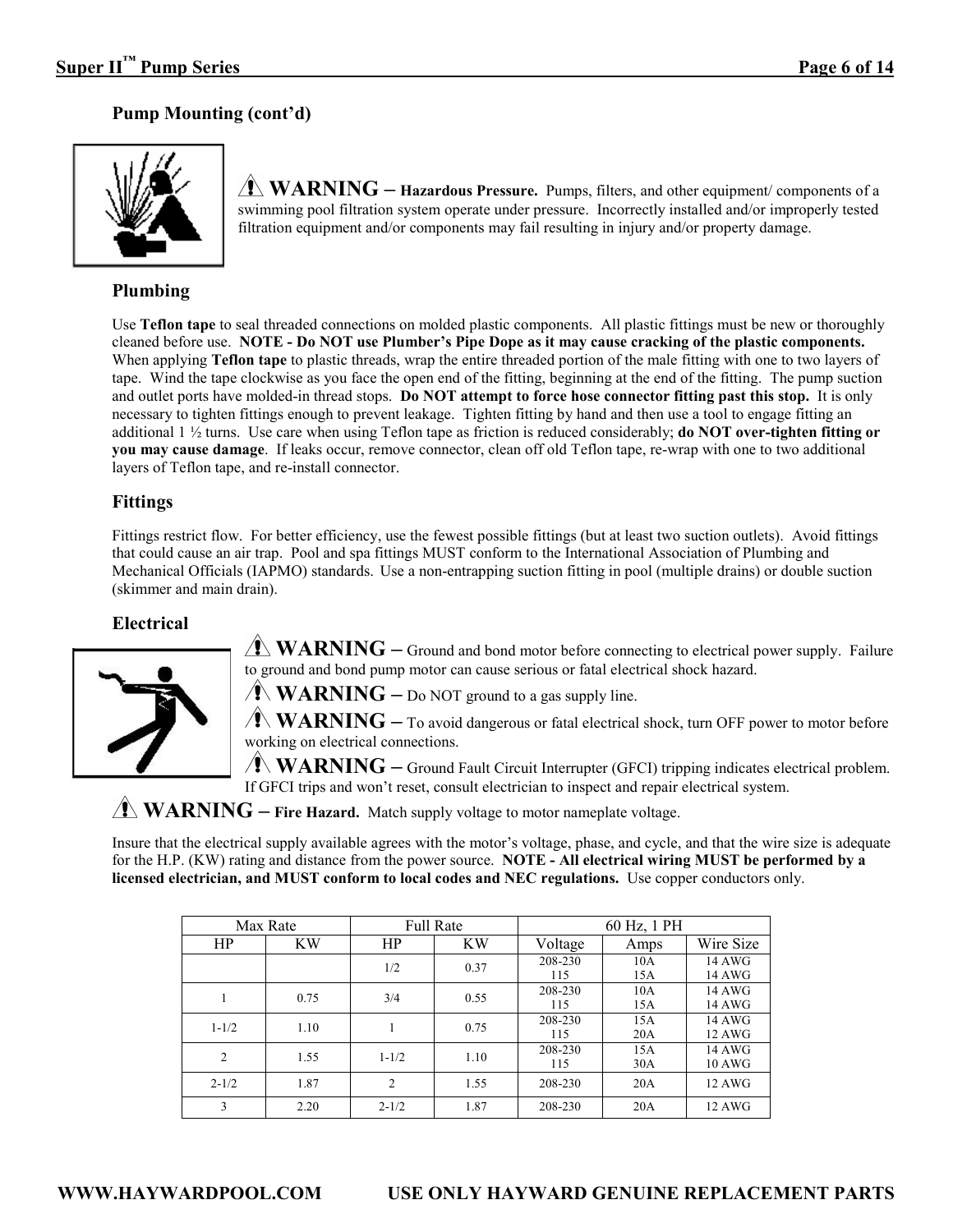# **Electrical (cont'd.)**

#### **Voltage**

Voltage at motor **MUST NOT** be more than 10% above or below motor name plate rated voltage, or motor may overheat, causing overload tripping and reduced component life. If voltage is less than 90% or more than 110% of rated voltage when motor is running at full load, consult Power Company.

#### **Grounding And Bonding**

Install, ground, bond, and wire motor in accordance with local or national electrical code requirements.

Permanently ground motor. Use green ground terminal provided under motor canopy or access place; use size and type wire required by code. Connect motor ground terminal to electrical service ground.

Bond motor to pool structure. Bonding will connect all metal parts within and around the pool with a continuous wire. Bonding reduces the risk of a current passing between bonded metal objects, which could potentially cause electrical shock if grounded or shorted. **Reference NEC codes for all wiring standards including, but not limited to, grounding, bonding and general wiring procedures.** 

Use a solid copper conductor, size 8 or larger. Run wire from external bonding lug to reinforcing rod or mesh. Connect a No.  $8$  AWG ( $8.4$  mm<sup>2</sup>) solid copper bonding wire to the pressure wire connector provided on the motor housing and to all metal parts of swimming pool, spa, or hot tub, and to all electrical equipment, metal piping (except gas piping), and conduit within 5 ft. (1.5 m) of inside walls of swimming pool, spa, or hot tub.

#### **Wiring**

# $\sqrt{2}$  WARNING – All wiring must be done by a licensed electrician.

Pump MUST be permanently connected to circuit. If other lights or appliances are also on the same circuit, be sure to add their amp loads before calculating wire and circuit breaker sizes. Use the load circuit breaker as the Master On-Off switch.

Install a Ground Fault Circuit Interrupter (GFCI) in circuit; it will sense a short-circuit to ground and disconnect power before it becomes dangerous to pool users. For size of GFCI required and test procedures for GFCI, see manufacturer's instructions. In case of a power outage, check GFCI for tripping, which will prevent normal pump operation. Reset if necessary.

**NOTE - If you do not use conduit when wiring motor, be sure to seal wire opening on end of motor to prevent dirt, bugs, etc., from entering.**

# **Start-Up & Operation**

# **Prior to Start-Up**

Notice: If it is necessary to perform a pressure test, prior to initial use to ensure pump is functioning properly, then the following criteria should be maintained for this test:



- 1. Have a professional perform this test.
- 2. Ensure all pump and system components are sealed properly to prevent leaks.
- 3. Remove any trapped air in the system by fully opening filter manual air relief valve until a steady stream of water is discharged.
- 4. Allow no more than 40 psi (276 kPa) at a water temperature no higher than 100 $\degree$  F (38 $\degree$  C).
- 5. Run pressure test for no longer than 24 hours. Immediately inspect all parts to verify they are intact and functioning properly.

Fill strainer housing with water to suction pipe level. **NEVER OPERATE THE PUMP WITHOUT WATER**. Water acts as a coolant and lubricant for the mechanical shaft seal.

**ATTENTION** – NEVER run pump dry. Running pump dry may damage seals, causing leakage, flooding, and voids warranty. Fill strainer housing with water before starting motor.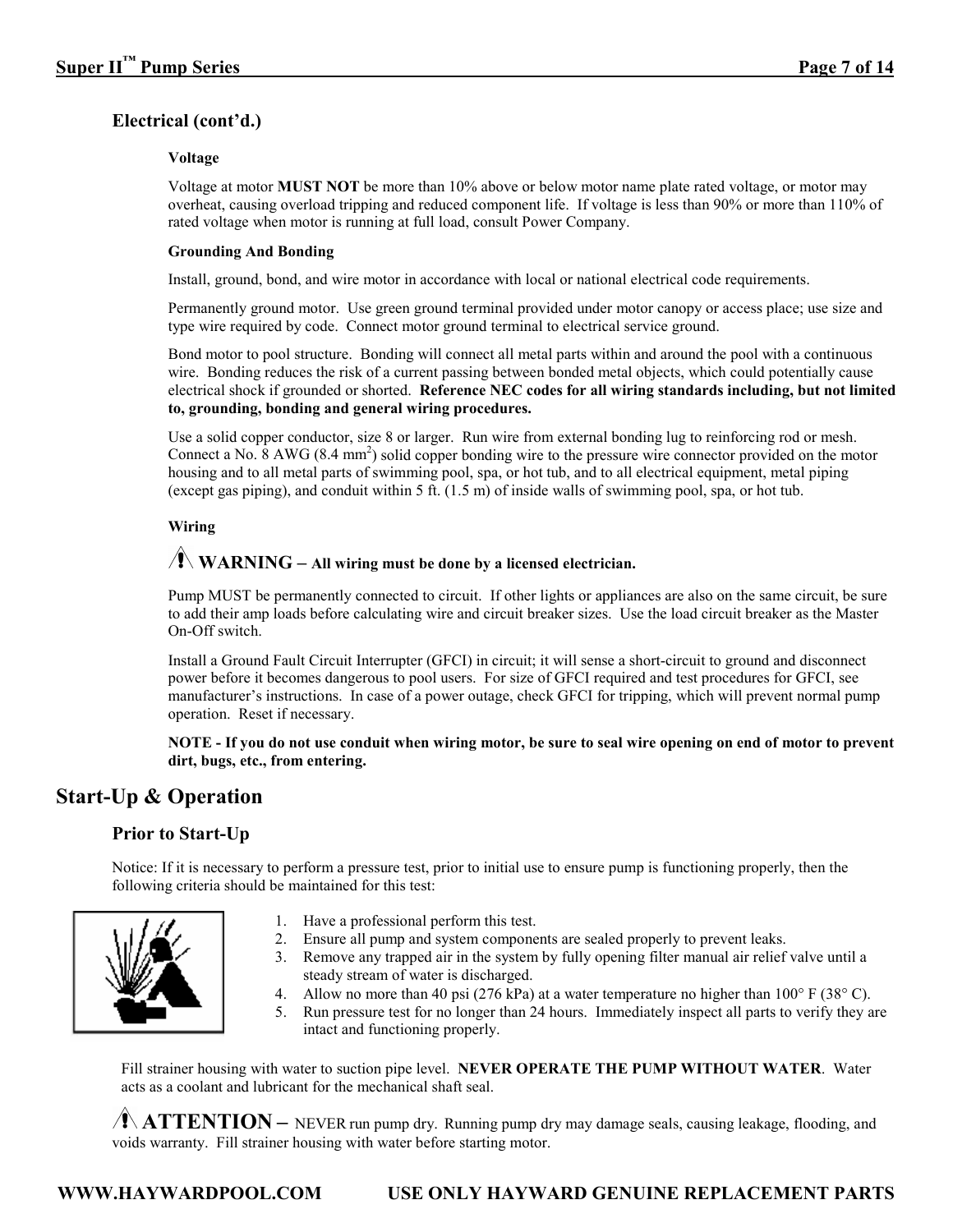# **Prior to Start-Up (cont'd.)**

**ATTENTION** – Do NOT add chemicals to pool/spa system directly in front of pump suction. Adding undiluted chemicals may damage pump and voids warranty.

# **ATTENTION –** Before removing strainer cover:

- 1. **STOP PUMP** before proceeding.
- 2. **CLOSE VALVES** in suction and outlet pipes.
- 3. **RELEASE ALL PRESSURE** from pump and piping system using filter manual air relief valve. **See filter owner's manual for more detail.**



 $\sqrt{\bf{N} \cdot \bf{W} \cdot \bf{R} \cdot \bf{N}}$  **WARNING** – If pump is being pressure tested (40 PSI MAXIMUM), be sure pressure has been released, using the filter manual air relief valve, before removing strainer cover.

#### **Priming Pump**

**CAUTION** – All suction and discharge valves MUST be OPEN, as well as filter air relief valve (if available) on filter, when starting the circulating pump system. Failure to do so could result in severe personal injury.

- Release all pressure from filter, pump, and piping system. **See filter owner's manual.**
- If water source is higher than the pump, pump will prime itself when suction and outlet valves are opened. If water source is lower than the pump, unscrew and remove strainer cover; fill strainer housing with water.
- Clean and lubricate strainer cover O-ring with "Jack's 327" each time it is removed. Inspect O-ring and re-install on strainer cover.
- Replace strainer cover on strainer housing; turn clockwise to tighten cover. **NOTE - Tighten strainer cover by hand only (no wrenches).**

Turn on power and wait for pump to prime, which may take up to five (5) minutes. Priming time will depend on vertical length of suction lift and horizontal length of suction pipe. If pump does NOT prime within five minutes, stop motor and determine cause. Be sure all suction and discharge valves are open when pump is running. See Troubleshooting Guide.

 $\sqrt{1}$  **ATTENTION** – Wait five (5) seconds before re-starting pump. Failure to do so may cause reverse rotation of motor and consequent serious pump damage.

Close filter manual air relief valve after pump is primed.

# **Maintenance**

- Clean strainer basket regularly. Do NOT strike basket to clean. Inspect strainer cover gasket regularly and replace as necessary.
- Hayward pumps have self-lubricating motor bearings and shaft seals. No lubrication is necessary.
- Keep motor clean. Insure air vents are free from obstruction to avoid damage. Do NOT use water to hose off motor.
- Occasionally, shaft seals must be replaced, due to wear or damage. Replace with genuine Hayward seal assembly kit. See "Shaft Seal Change Instructions" in this manual.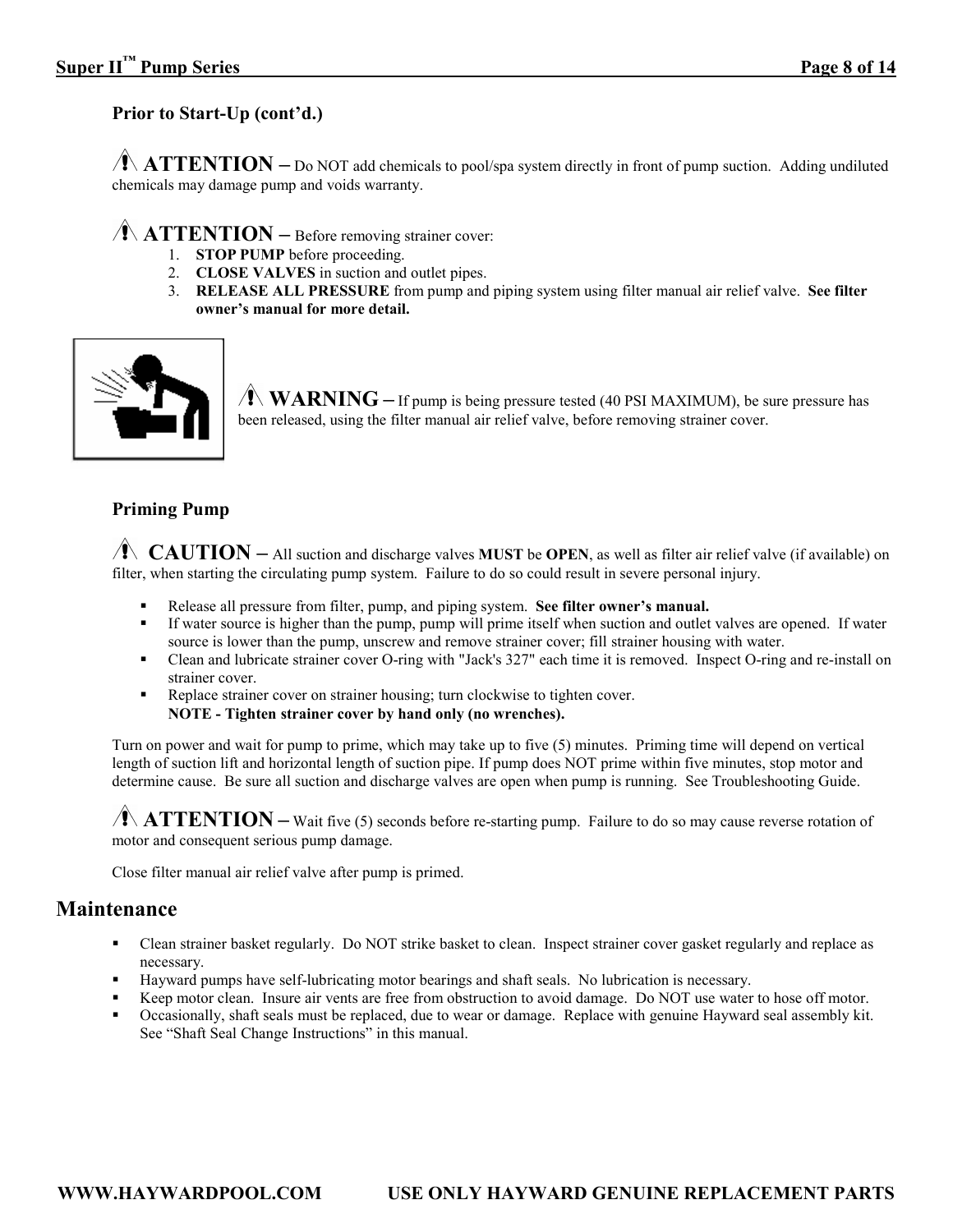# **Storage/Winterization**



**WARNING** – **Separation Hazard.** Do not purge the system with compressed air. Purging the system with compressed air can cause components to explode, with risk of severe injury or death to anyone nearby. Use only a low pressure (below 5 PSI), high volume blower when air purging the pump, filter, or piping.

**ATTENTION** – Allowing the pump to freeze will void the warranty.

**ATTENTION** – Use ONLY propylene glycol as antifreeze in your pool/spa system. Propylene glycol is nontoxic and will not damage plastic system components; other anti-freezes are highly toxic and may damage plastic components in the system.

Drain all water from pump and piping when expecting freezing temperatures or when storing pump for a long time (see instructions below).

Keep motor dry and covered during storage. To avoid condensation/corrosion problems, do NOT cover or wrap pump with plastic film or bags.

# **Storing Pump For Winterization**



**WARNING** – To avoid dangerous or fatal electrical shock hazard, turn OFF power to motor before draining pump. Failure to disconnect power may result in serious personal injury or death.

- 1. Drain water level below all inlets to the pool.
- 2. Remove drain plugs from bottom of strainer body, and remove strainer cover from strainer housing.
- 3. Disconnect pump from mounting pad, wiring system (after power has been turned OFF), and piping system.
- 4. Once the pump is removed of water, re-install the strainer cover and drain plugs. Store pump in a dry area.

# **Shaft Seal Change Instructions**

# **IMPORTANT SAFETY INSTRUCTIONS PLEASE READ AND FOLLOW ALL INSTRUCTIONS**

When servicing electrical equipment, basic safety precautions should always be observed including the following. Failure to follow instructions may result in injury.

- A. **WARNING** To reduce risk of injury, do not permit children to use this product.
- B. Disconnect all electrical power service to pump before beginning shaft seal replacement.
- C. Only qualified personnel should attempt rotary seal replacement. Contact your local authorized Hayward Dealer or service center if you have any questions.
- D. The National Electrical Code requires either a three (3) foot maximum twist-lock cord set with a GFCI protected receptacle or hard wire (conduit) connection for swimming pool pump installation. Do not use extension cords.

Exercise extreme care in handling both the rotating and the stationary sections of the two-part replacement seal. Foreign matter or improper handling will easily scratch the graphite and ceramic sealing surfaces.

**Removing the Motor Assembly** (See Parts Diagram on page 11 of this manual for pump component locations.)

- 1. Remove the six (6) 3/8" x 2" **housing cap screws** which hold the motor assembly to the **pump/strainer housing using a 9/16**" **wrench or socket**.
- 2. Slide the motor assembly out of the **pump/strainer housing**, exposing the **diffuser**. Pull the **diffuser** off of the **seal plate**, exposing the **impeller**. (The **diffuser** may remain in the **pump/strainer housing**. To remove, pull it straight out of the **pump/strainer housing**.)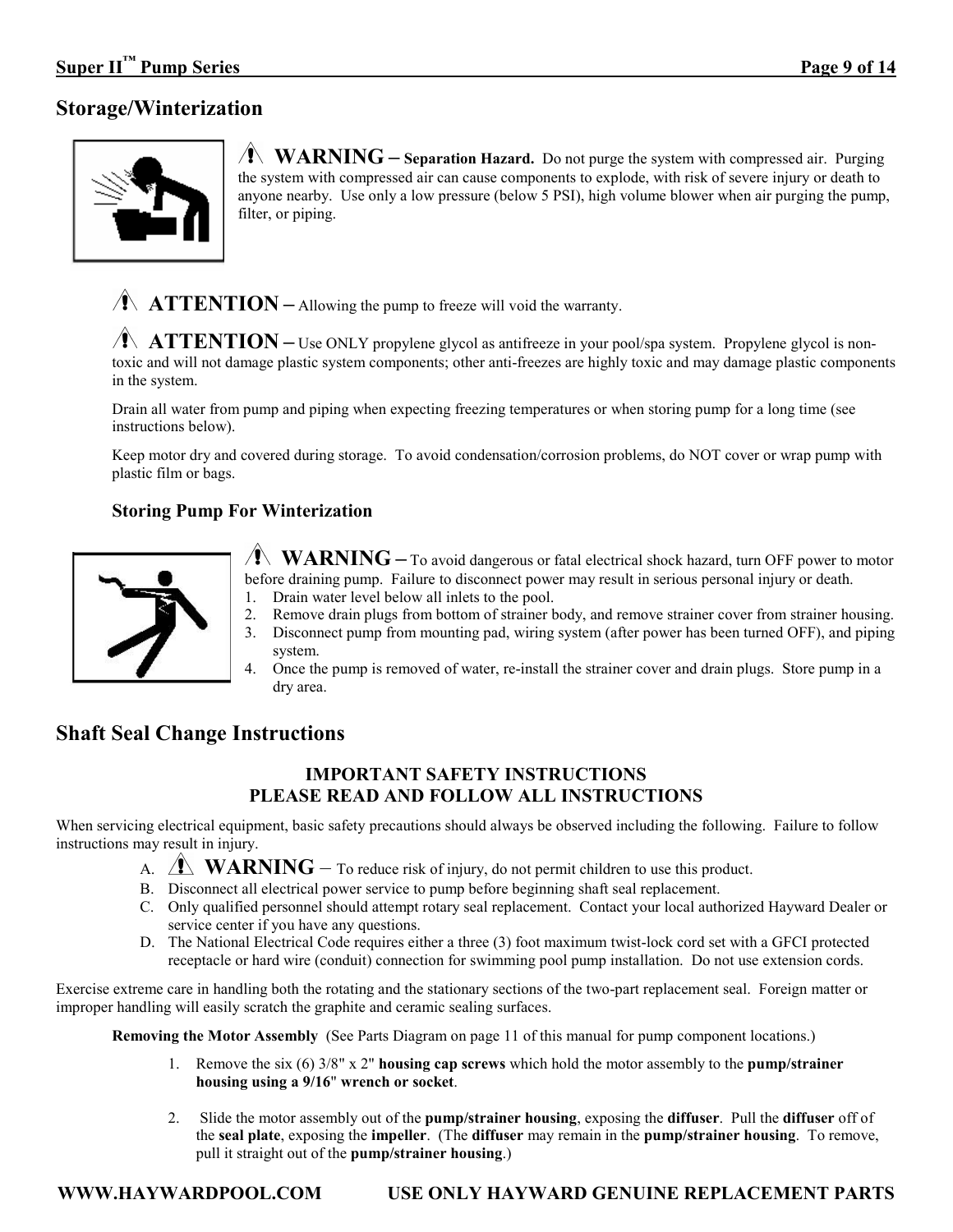**Removing the Impeller** (See Parts Diagram on page 11 of this manual for pump component locations.)

- 3. Remove the motor end cover by removing the two (2) screws or pry off the cap covering the motor shaft. Hex shaped caps must be twisted off.
- 4. To prevent motor shaft from turning, carefully slide a 7/16" open-end wrench between the capacitor and the centrifugal switch (the wrench fits over the two (2) flats on the motor shaft). Some motors may require a larger wrench be placed in slot at end of shaft to keep motor shaft from turning.
- 5. Rotate the **impeller** counterclockwise and remove. The spring portion of the **seal assembly** is now exposed. Note carefully the position of the spring seal, and remove it. Remove **impeller ring** as well. **NOTE -** Replace motor cover to protect delicate motor parts.

**Removing the Ceramic Seat** (See Parts Diagram on page 11 of this manual for pump component locations.)

- 6. Remove the **seal plate**. Note the tabs on the sides of the plate and the mating grooves on the front of the **motor mounting plate**.
- 7. Press the ceramic seat with rubber cup out of the **seal plate**. If tight, use a small screwdriver to tap seal out. **STOP** - Clean all recesses & parts to be reassembled. Inspect gaskets & replace if necessary.

**Seal Installation** (See Parts Diagram on page 11 of this manual for pump component locations.)

- 8. Clean and lightly lubricate the impeller hub and seal recess in the seal plate with a dilute solution of nongranulated liquid-type soap.
- 9. Gently wipe the black, polished surface of the spring seal assembly with a clean, soft, cotton cloth. Press the spring seal assembly onto the **impeller** hub – black polished surface facing away from the impeller.
- 10. Gently wipe the polished surface of the ceramic seal with a clean, soft, cotton cloth. Lubricate the rubber cup on the ceramic seat and press it firmly and evenly into the recess of the **seal plate** – polished side facing out.

**Replacing the Impeller and Diffuser** (See Parts Diagram on page 11 of this manual for pump component locations.)

- 11. Place the **seal plate** onto the **motor mounting plate**, aligning the tabs on the **seal plate** with the grooves on the **motor mounting plate**.
- 12. Screw the **impeller** onto the motor shaft in a clockwise direction. Tighten snugly by holding motor shaft with wrench as noted in step #4. Place the **impeller ring** back onto the **impeller**, with flange facing towards the **diffuser**.
- 13. Place the **diffuser** over the **impeller** onto the **seal plate** fitting positioning lug between the two (2) guides.

 **Replacing the Motor Assembly** (See Parts Diagram on page 11 of this manual for pump component locations.)

- 14. Fasten motor end cover by using the two (2) hex shaped screws. Slide the motor assembly with the **diffuser** in place, into **pump/strainer housing**, being careful not to disturb the **diffuser gasket**.
- 15. Fasten assembly to **pump/strainer housing** using the six (6) 3/8"" x 2" **housing cap screws**. (Be sure **housing gasket** is in place, and replace if damaged). Tighten alternately and evenly.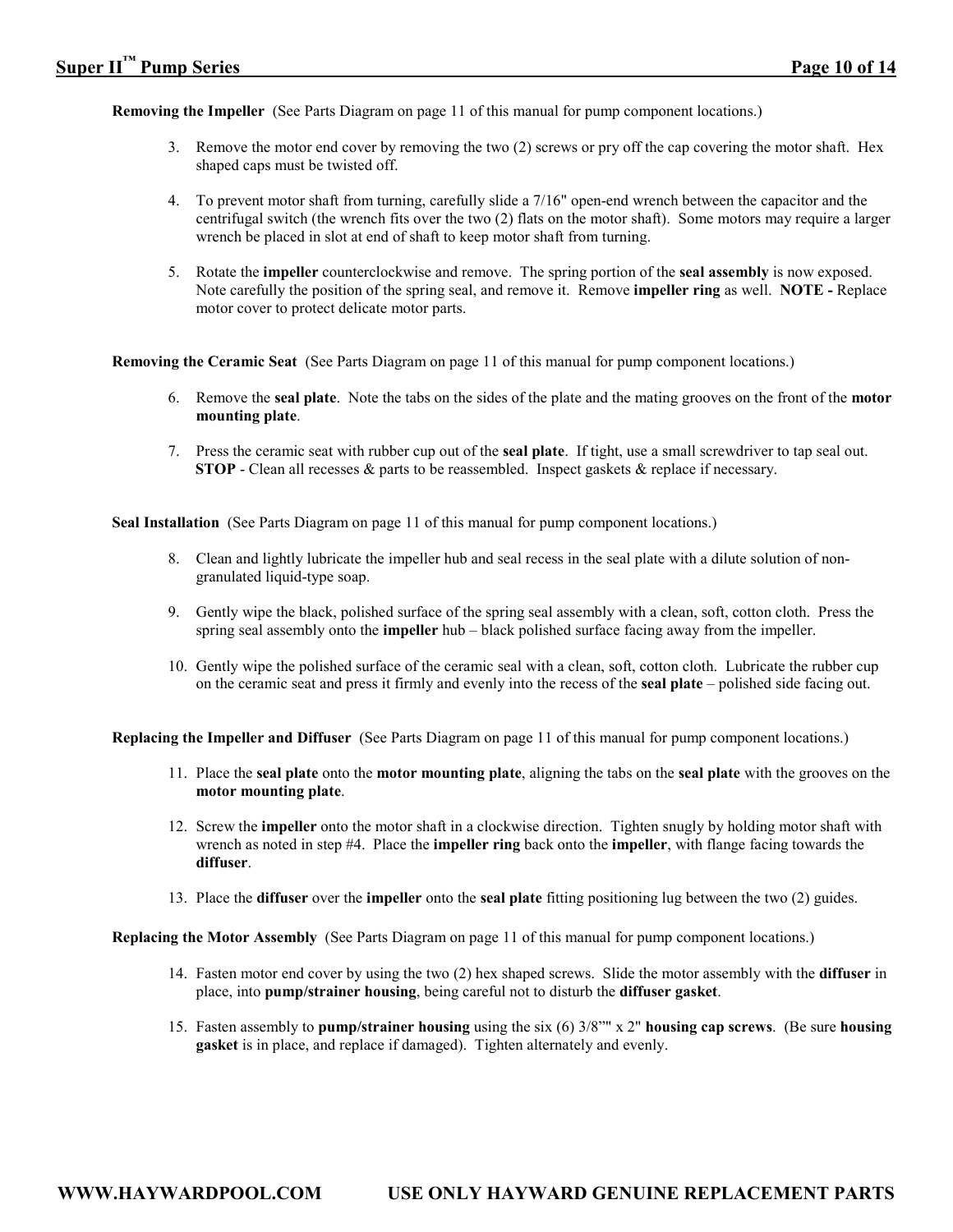# **Replacement Parts**

# **Parts Diagram**



# **Parts Listing**

| <sup>1</sup> Model No.         | <b>Housing P/N</b> | <sup>3</sup> Motor P/N | <b>Impeller P/N</b> | <b>Diffuser P/N</b> | Wear Ring P/N   |
|--------------------------------|--------------------|------------------------|---------------------|---------------------|-----------------|
| SP3005(X7)(AZ)                 | SPX3100AAZ         | SPX1605Z1(B)(M)        | <b>SPX3005C</b>     | SPX3000BN           | <b>SPX3005R</b> |
| SP3007(X10)(AZ)                | SPX3100AAZ         | SPX1607Z1(B)(M)        | <b>SPX3007C</b>     | SPX3000BN           | <b>SPX3005R</b> |
| SP3007(X10)EE(AZ)              | SPX3120AAZ         | SPX1607Z1(B)(M)E       | SPX3007C            | SPX3000BN           | <b>SPX3005R</b> |
| SP3007(X10)51                  | SPX3100AAZ         | SPX0135Z1C(B)(M)       | SPX3010C            | SPX3000BN           | <b>SPX3005R</b> |
| SP3010(X15)(AZ)                | SPX3120AAZ         | SPX1610Z1(B)(M)        | SPX3010C            | SPX3000BN           | <b>SPX3005R</b> |
| <sup>2</sup> SP3010X152(AZ)(S) | SPX3120AAZ         | SPX1610Z2M(S)          | SPX3010C            | SPX3000BN           | <b>SPX3005R</b> |
| SP3010(X15)EE(AZ)              | SPX3120AAZ         | SPX1610Z1(B)(M)E       | SPX3010C            | SPX3000BN           | <b>SPX3005R</b> |
| SP3010(X15)51                  | SPX3120AAZ         | SPX0140Z1(B)(M)C       | SPX3016C            | SPX3021B            | <b>SPX3021R</b> |
| SP3015(X20)(EE)(AZ)            | SPX3120AAZ         | SPX1615Z1(B)(M)E       | SPX3016C            | SPX3021B            | <b>SPX3021R</b> |
| <sup>2</sup> SP3015X202(AZ)(S) | SPX3120AAZ         | SPX1615Z2M(S)          | SPX3016C            | SPX3021B            | <b>SPX3021R</b> |
| SP3015(X20)51                  | SPX3120AAZ         | SPX0150Z1C(B)(M)       | SPX3021C            | <b>SPX3021B</b>     | <b>SPX3021R</b> |
| SP3020(X25)(EE)(AZ)            | SPX3120AAZ         | SPX1620Z1(B)(M)        | SPX3021C            | <b>SPX3021B</b>     | <b>SPX3021R</b> |
| <sup>2</sup> SP3020X252(AZ)(S) | SPX3120AAZ         | SPX1620Z2M(S)          | SPX3021C            | SPX3021B            | <b>SPX3021R</b> |
| SP3025(X30)(EE)(AZ)            | SPX3120AAZ         | SPX1625Z1(B)(M)        | SPX3026C            | <b>SPX3021B</b>     | <b>SPX3021R</b> |
| SP3025(X30)G51                 | SPX3120AAZ         | SPX0160Z1CG            | SPX3031C            | SPX3021B            | <b>SPX3021R</b> |
| SP303053(AZ)                   | SPX3120AAZ         | SPX0160Z1(B)(M)E       | SPX3031C            | SPX3021B            | <b>SPX3021R</b> |
| SP303063(AZ)                   | SPX3120AAZ         | SPX0160Z1D             | SPX3026C            | SPX3021B            | <b>SPX3021R</b> |

1 Model No. may include an additional suffix indicating private label logo or special packaging on housing.

<sup>2</sup> Two-Speed Pump. Use high speed for starting, vacuuming, spa jet operation and when pool is not clean. Use low speed for less demanding filtration conditions.

3 Max rated motors have an "M" suffix while full rated motors have a "B" suffix.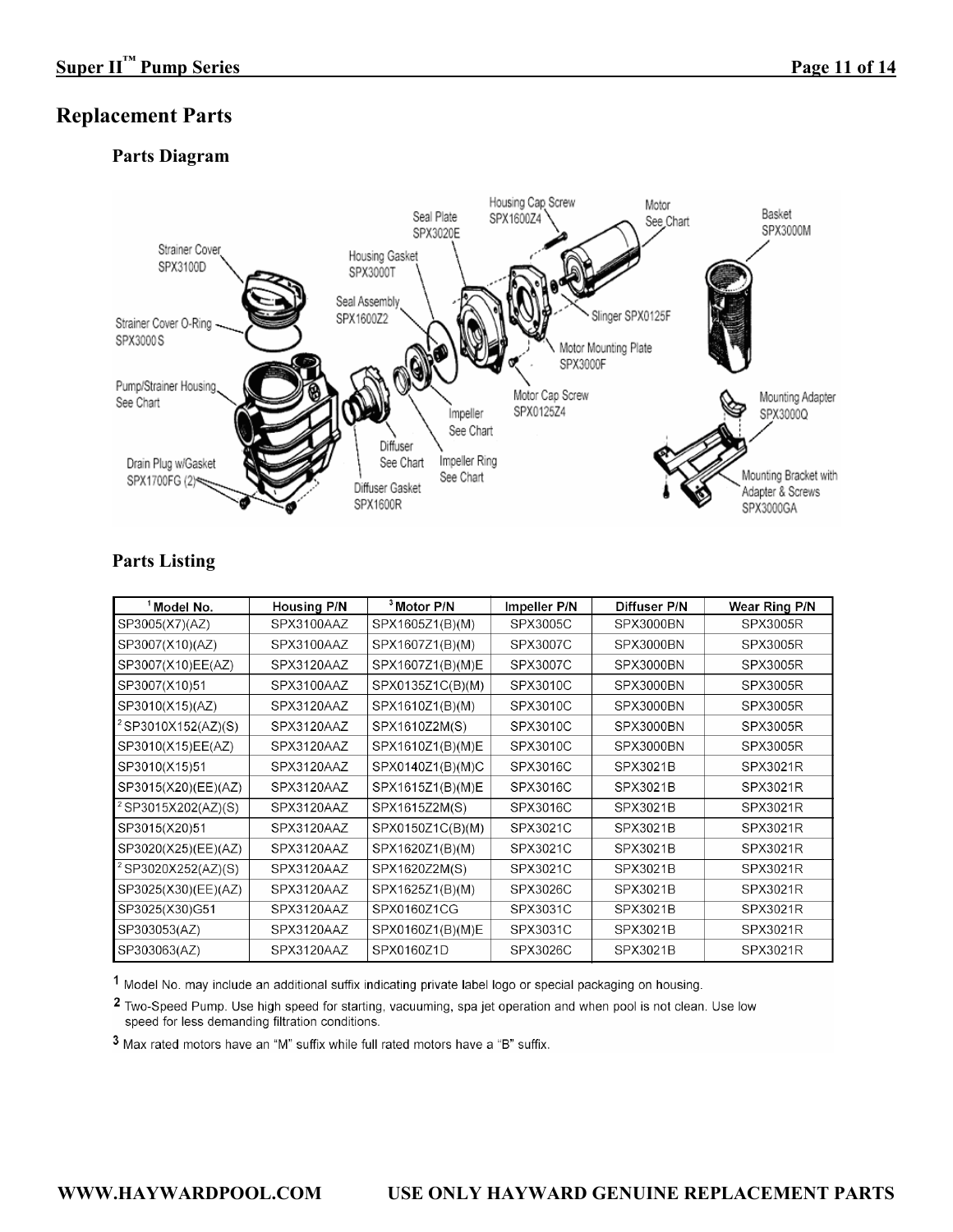# **Troubleshooting**

#### **Motor Will NOT Start – Check For:**

Make sure the terminal board connections agree with the wiring diagram on motor data plate label. Be sure motor is wired for available field supply voltage (see pump operating label).

1. Improper or loose wiring connections; open switches or relays; tripped circuit breakers, GFCI's, or blown fuses.

**Solution:** Check all connections, circuit breakers, and fuses. Reset tripped breakers or replace blown fuses.

2. Manually check rotation of motor shaft for free movement and lack of obstruction.

Solution: Refer to Steps 4 & 5 of "Shaft Seal Change Instructions" in this manual.

3. If you have a timer, be certain it is working properly. Bypass it if necessary.

#### **Motor Shuts OFF – Check For:**

1. Low voltage at motor or power drop (frequently caused by undersized wiring or extension cord use). **Solution:** Contact qualified professional to check that the wiring gauge is heavy enough.

**NOTE -** Your Hayward pump motor is equipped with an "automatic thermal overload protector." The motor will automatically shut off if power supply drops before heat damage can build up causing windings to burn out. The "thermal overload protector" will allow the motor to automatically restart once the motor has cooled. It will continue to cut On/Off until the problem is corrected. **Be sure to correct cause of overheating.** 

#### **Motor Hums, But Does NOT Start – Check For:**

1. Impeller jammed with debris.

**Solution:** Have a qualified repair professional open the pump and remove the debris.

#### **Pump Won't Prime, Check For:**

1. Empty pump/strainer housing.

**Solution:** Make sure pump/strainer housing is filled with water and cover o-ring is clean. Ensure o-ring is properly seated in the cover o-ring groove. Ensure o-ring is lubricated with "Jack's 327" and that strainer cover is locked firmly in position. Lubricant will help to create a tighter seal.

2. Loose connections on suction side.

**Solution:** Tighten pipe/union connections.

**NOTE -** Any self-priming pump will not prime if there are suction air leaks. Leaks will result in bubbles emanating from return fittings on pool wall.

3. Leaking O-ring or packing glands on valves.

**Solution:** Tighten, repair, or replace valves.

4. Strainer basket or skimmer basket loaded with debris.

**Solution:** Remove strainer housing cover or skimmer cover, clean basket, and refill strainer housing with water. Tighten cover.

5. Suction side clogged.

**Solution:** Contact a qualified repair professional.

Block off to determine if pump will develop a vacuum. You should have 5"-6" of vacuum at the strainer cover **(Only your pool dealer can confirm this with a vacuum gauge)**. You may be able to check by removing the skimmer basket and holding your hand over the bottom port with skimmer full and pump running. If no suction is felt, check for line blockage.

- a. If pump develops a vacuum, check for blocked suction line or dirty strainer basket. An air leak in the suction piping may be the cause.
- b. If pump does not develop a vacuum and pump has sufficient "priming water":
	- i. Re-check strainer housing cover and all threaded connections for suction leaks. Check if all system hose clamps are tight.
	- ii. Check voltage to ensure that the motor is rotating at full RPM's.
	- iii. Open housing cover and check for clogging or obstruction in suction. Check impeller for debris.
	- iv. Remove and replace shaft seal only if it is leaking.

#### **Low Flow – Generally, Check For:**

1. Clogged or restricted strainer or suction line.

**Solution:** Contact a qualified repair professional.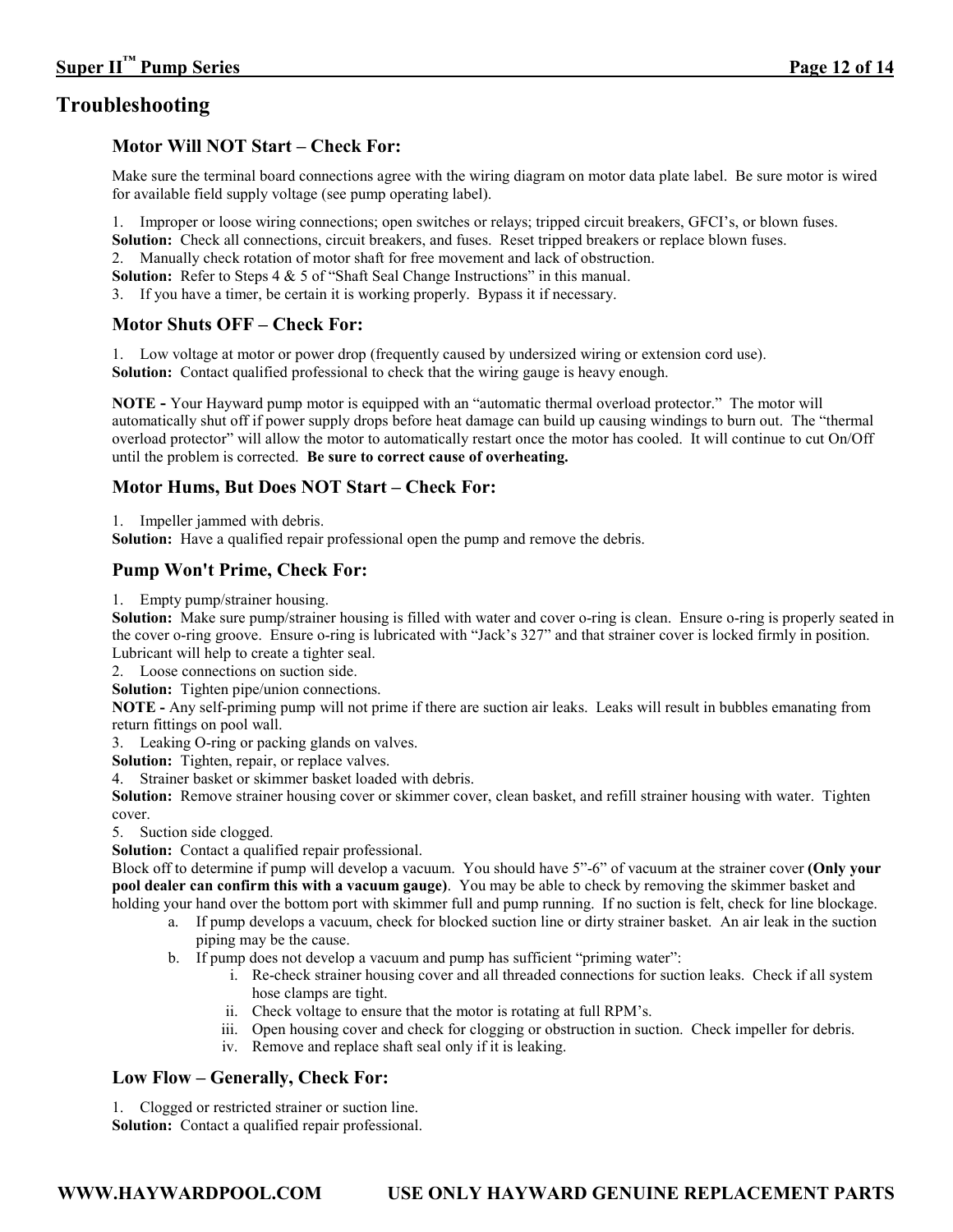#### **Low Flow – Generally, Check For: (cont'd.)**

2. Undersized pool piping.

**Solution:** Correct piping size.

3. Plugged or restricted discharge line of filter, valve partially closed (high gauge reading).

**Solution:** Sand filters – backwash as per manufacturer's instructions; D.E. filters – backwash as per manufacturer's instructions; Cartridge filters – clean or replace cartridge.

4. Air leak in suction (bubbles issuing from return fittings).

**Solution:** Re-tighten suction and discharge connections using Teflon tape. Inspect other plumbing connections and tighten as required.

5. Plugged, restricted, or damaged impeller.

**Solution:** Replace including new seal assembly.

#### **Noisy Pump – Check For:**

1. Air leak in suction piping, cavitations caused by restricted or undersized suction line or leak at any joint, low water level in pool, and unrestricted discharge return lines.

**Solution:** Correct suction condition or throttle return lines, if practical. Holding hand over return fitting will sometimes prove this point or putting in a smaller eyeball fitting.

2. Vibration due to improper mounting, etc.

**Solution:** Mount the pump on a level surface and secure the pump to the equipment pad.

3. Foreign matter in pump housing. Loose stones/debris hitting impeller could be cause.

**Solution:** Clean the pump housing.

4. Motor bearings noisy from normal wear, rust, overheating, or concentration of chemicals causing seal damage which will allow chlorinated water to seep into bearings wiping out the grease causing bearing to whine.

**Solution:** All seal leaks should be replaced at once.

© Hayward Pool Products, Inc. 2005 All rights reserved.

|                                               | <b>PRODUCT REGISTRATION</b><br>(Retain For Your Records) |  |
|-----------------------------------------------|----------------------------------------------------------|--|
| DATE OF INSTALLATION                          |                                                          |  |
| INITIAL PRESSURE GAUGE READING (CLEAN FILTER) |                                                          |  |
| <b>PUMP MODEL</b>                             | <b>HORSEPOWER</b>                                        |  |
| <b>FILTER MODEL</b>                           | <b>SERIAL NUMBER</b>                                     |  |

**WWW.HAYWARDPOOL.COM USE ONLY HAYWARD GENUINE REPLACEMENT PARTS**